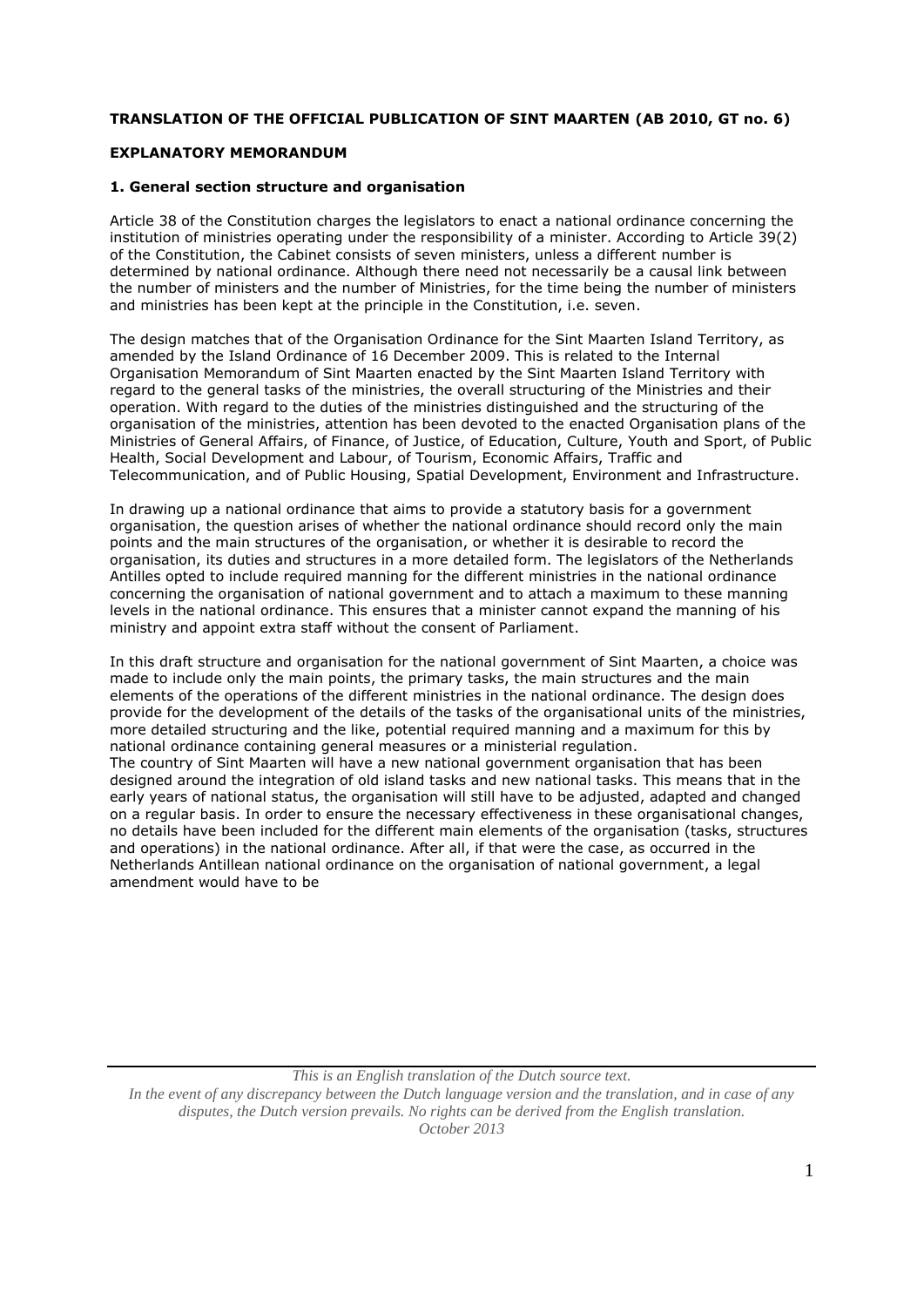attempted for every detailed change in the organisation or its manning. If necessary, a more detailed regulation can be introduced in due course by national ordinance.

# **2. Special section**

### *Articles 1 up to and including 10*

In the first paragraph of the national ordinance, the main structure of the official organisation of the government of the country is recorded. For the time being, the organisation still consists of seven ministries. A segregation of policymaking, policy formulation and policy adoption from the implementation of policy was assumed in the main structure of the ministries. At the same time, the ordinance is based on the formation of shared support services. This is a modern organisational principle with which fast and clear procedures are attained in the field of a number of services and products necessary for all ministries.

The main structure will be developed further by the different organisational units, of which the main points are to be identified and further developed. The responsibilities of the different key functions will also be recorded.

#### *Articles 11 up to and including 20*

In the second paragraph the main structure is developed further on the basis of the objectives of the ministries.

The Ministry of General Affairs is assigned special responsibility for the support of the other ministries in the field of shared services. Article 10 of this national ordinance provides for a delegation to the government in order to regulate the quality and quantity of the formation by national ordinance, containing general measures. This concerns the adoption of the performance manuals for each organisational unit.

After experience has been gained with the performance of the ministries and the tasks of the different organisational units have crystallised somewhat, it will be possible to reconsider whether the development of the tasks is satisfactory in all cases.

## *Articles 21 up to and including 23*

The third paragraph sets out the working method of the organisational unit, in outline. The key issue here is the match between the planning of the organisation and the budget cycle. After all, without resources, no policy can be implemented and without planning and control, it is not possible to account reliably regarding the expenditure of the resources. With a view to this, explicit reference is made to Article 34 of the National Accountability Ordinance in which the time line is set out for the preparation of the budget.

Two instruments are included in order to promote the uniformity of policy. Firstly, there is the possibility, pursuant to Article 20(2), of regulating cooperation between ministries by ministerial regulation. This could take place on an ad hoc basis for a particular project or on a structural basis, in view of the affinities between two or more ministries.

The second instrument, the structured talks with the Secretaries General, is laid down in Article 23. These talks are similar to the management team meetings within the island consultative structure. In order to support orderly progress of the meetings, the Secretariat has been positioned in the Ministry of General Affairs. This does not conflict with the rotating chairmanship of the meetings. At the same time, the consultative platform must establish a regulation to regulate the work. The Secretary General of the Ministry of General Affairs will present a proposal for that purpose.

An important provision is included in the final paragraph. Article 24 regulates the continuation of the organisational decisions issued on the basis of the Organisation Ordinance of the island

*In the event of any discrepancy between the Dutch language version and the translation, and in case of any disputes, the Dutch version prevails. No rights can be derived from the English translation. October 2013*

*This is an English translation of the Dutch source text.*